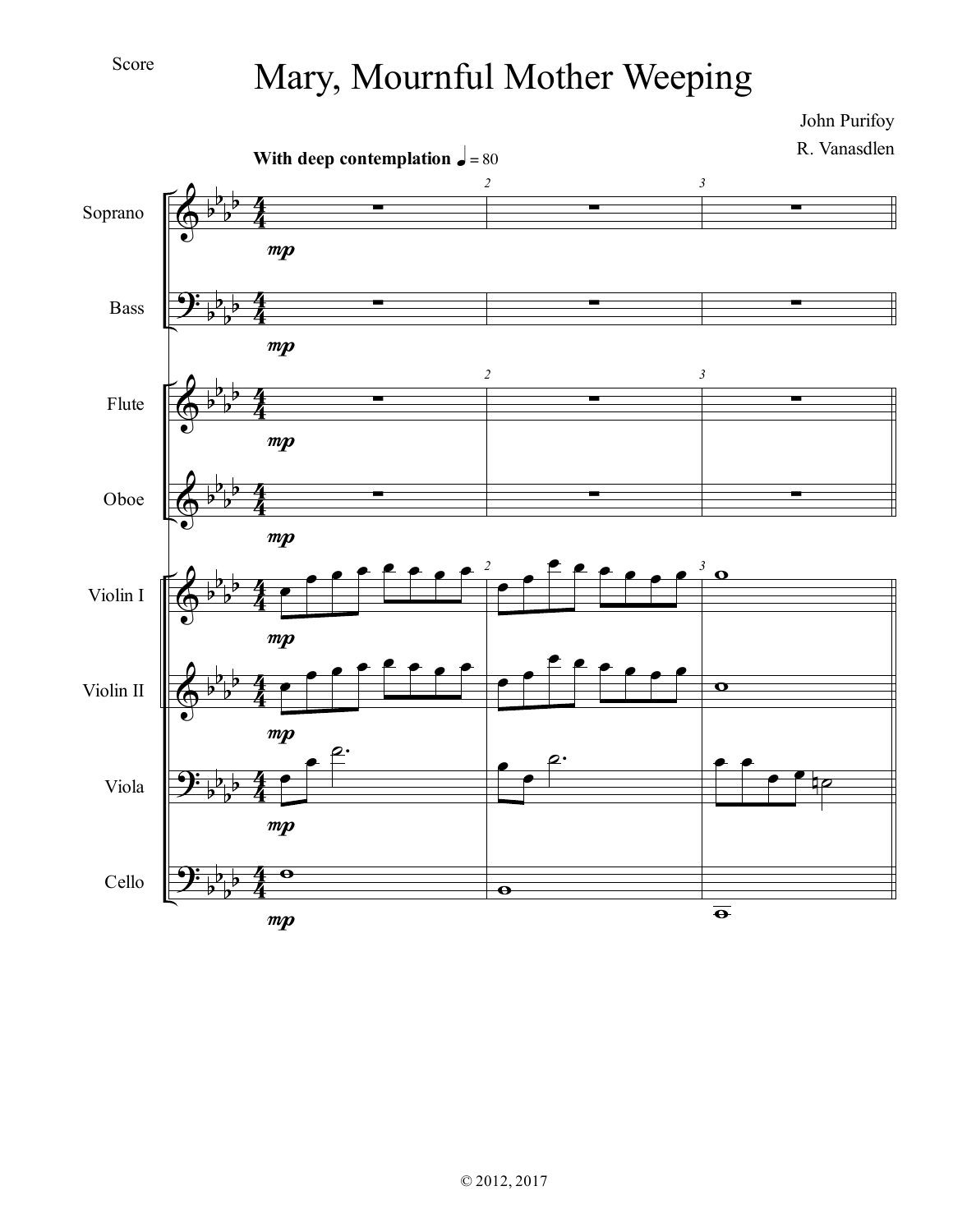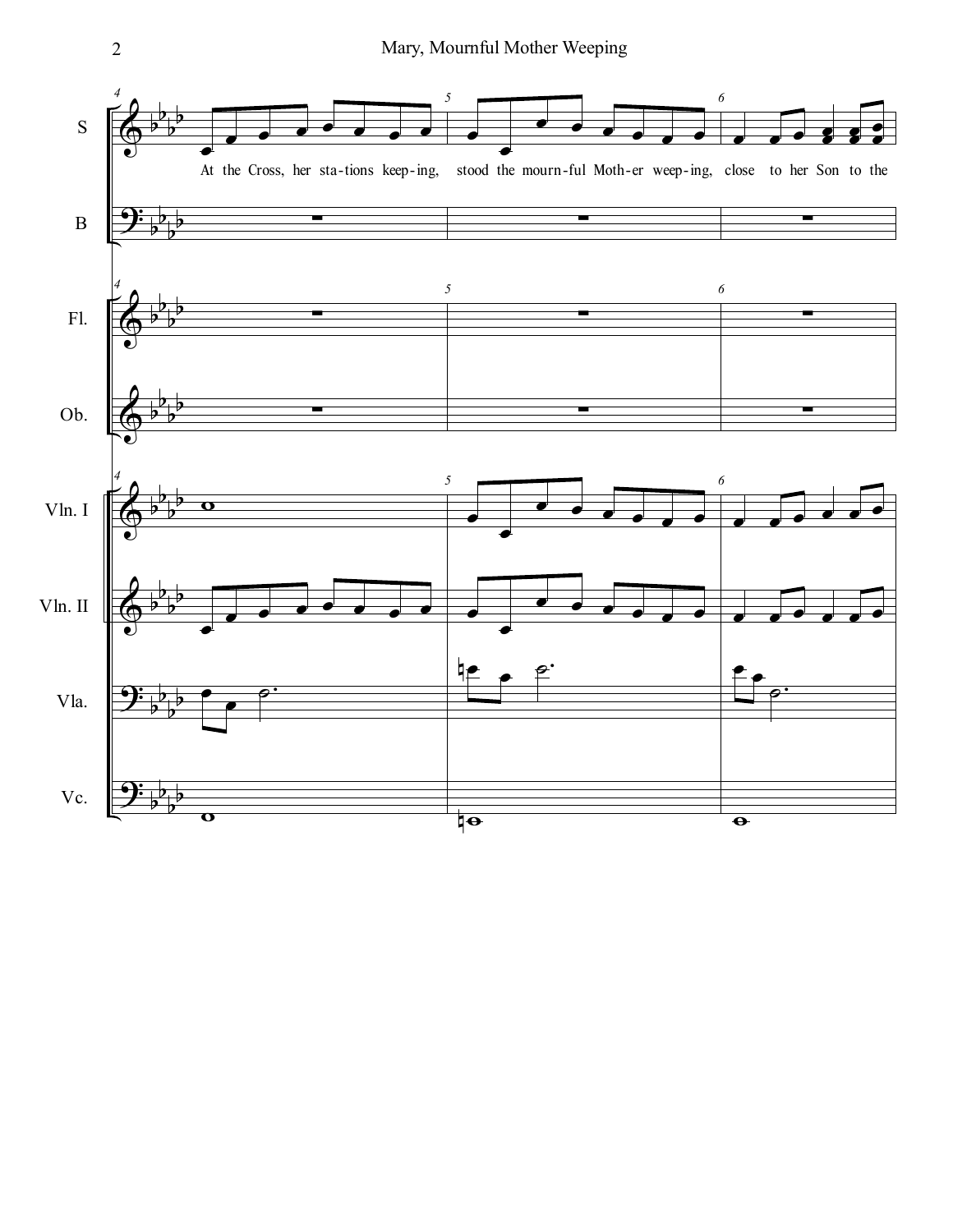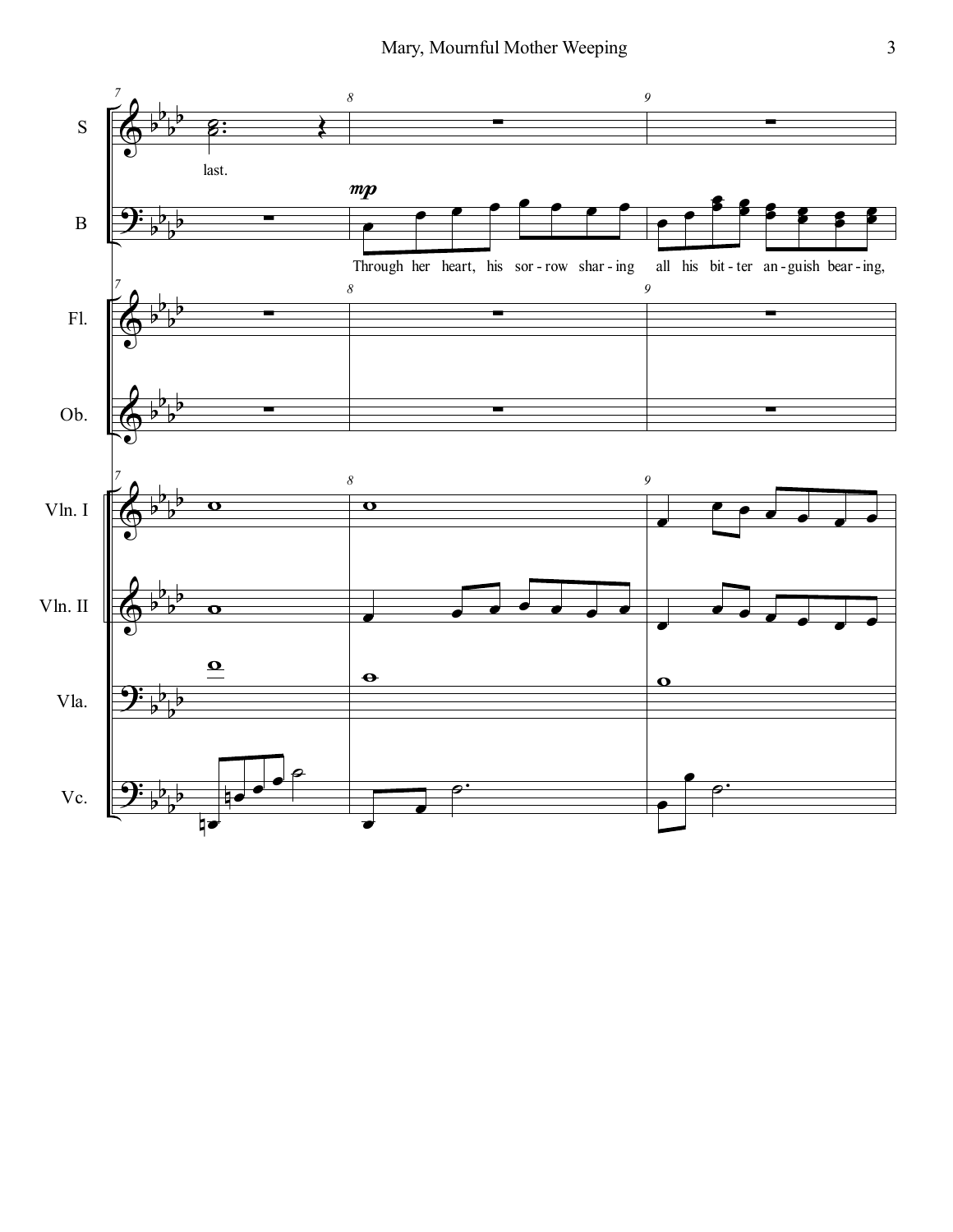

*3*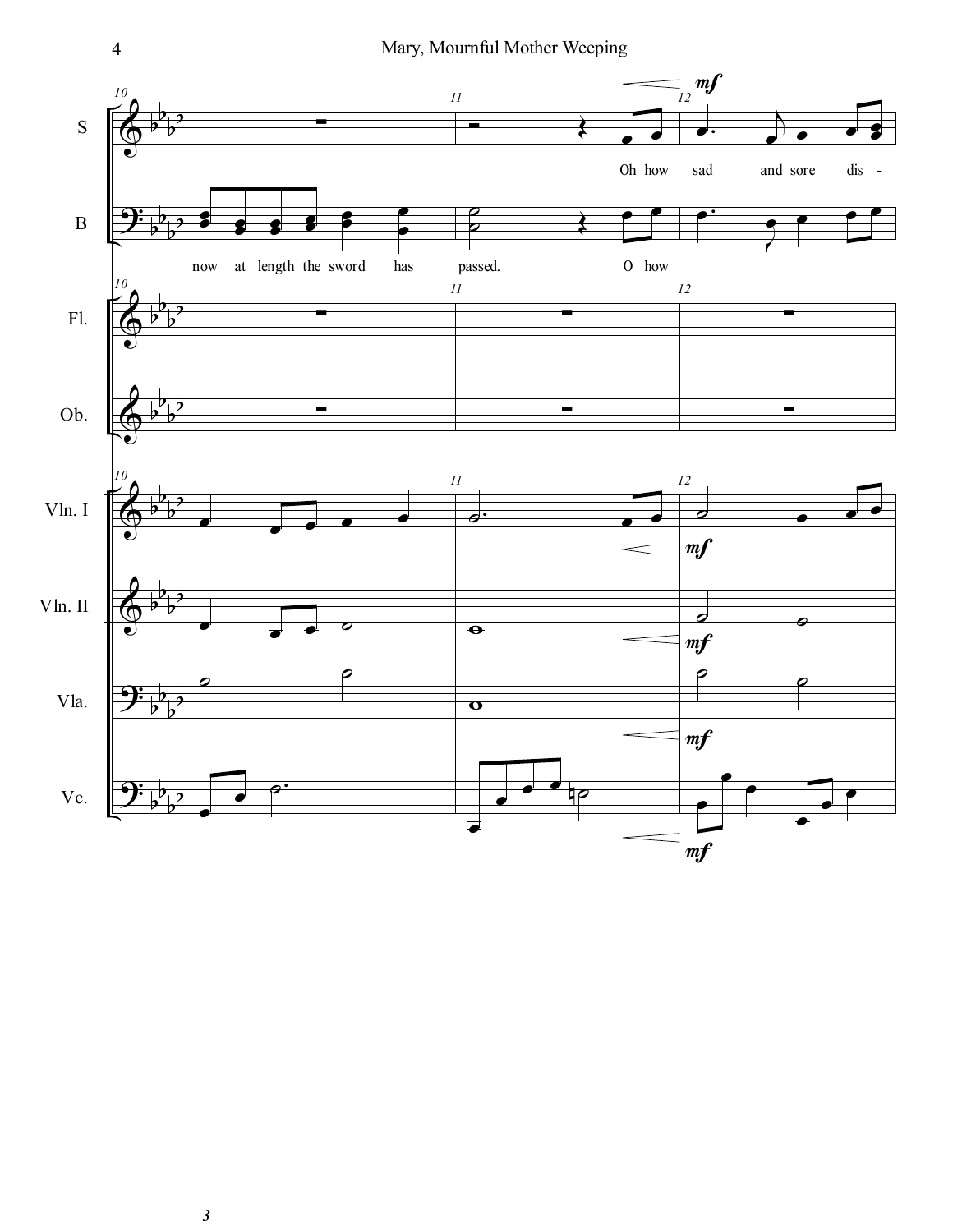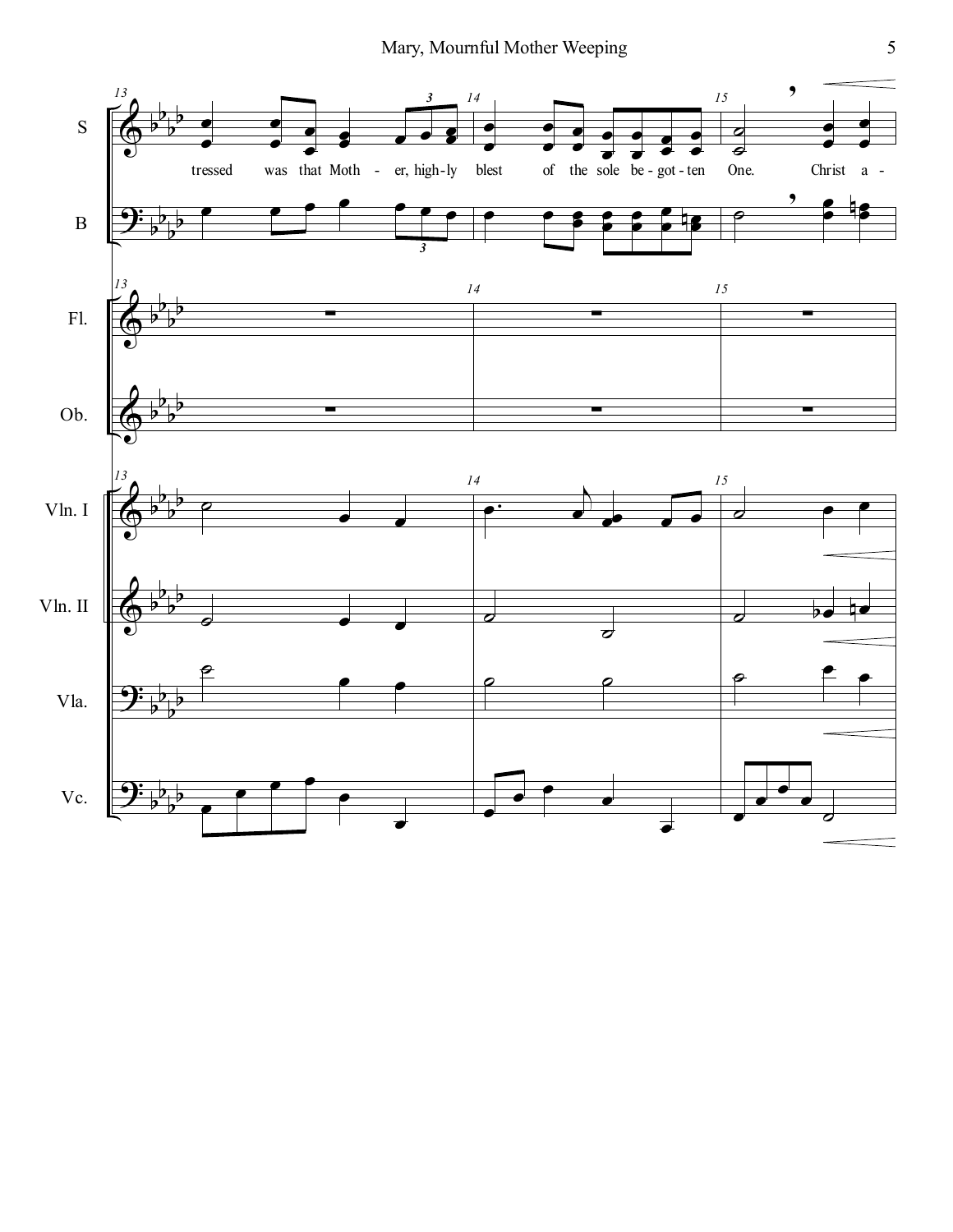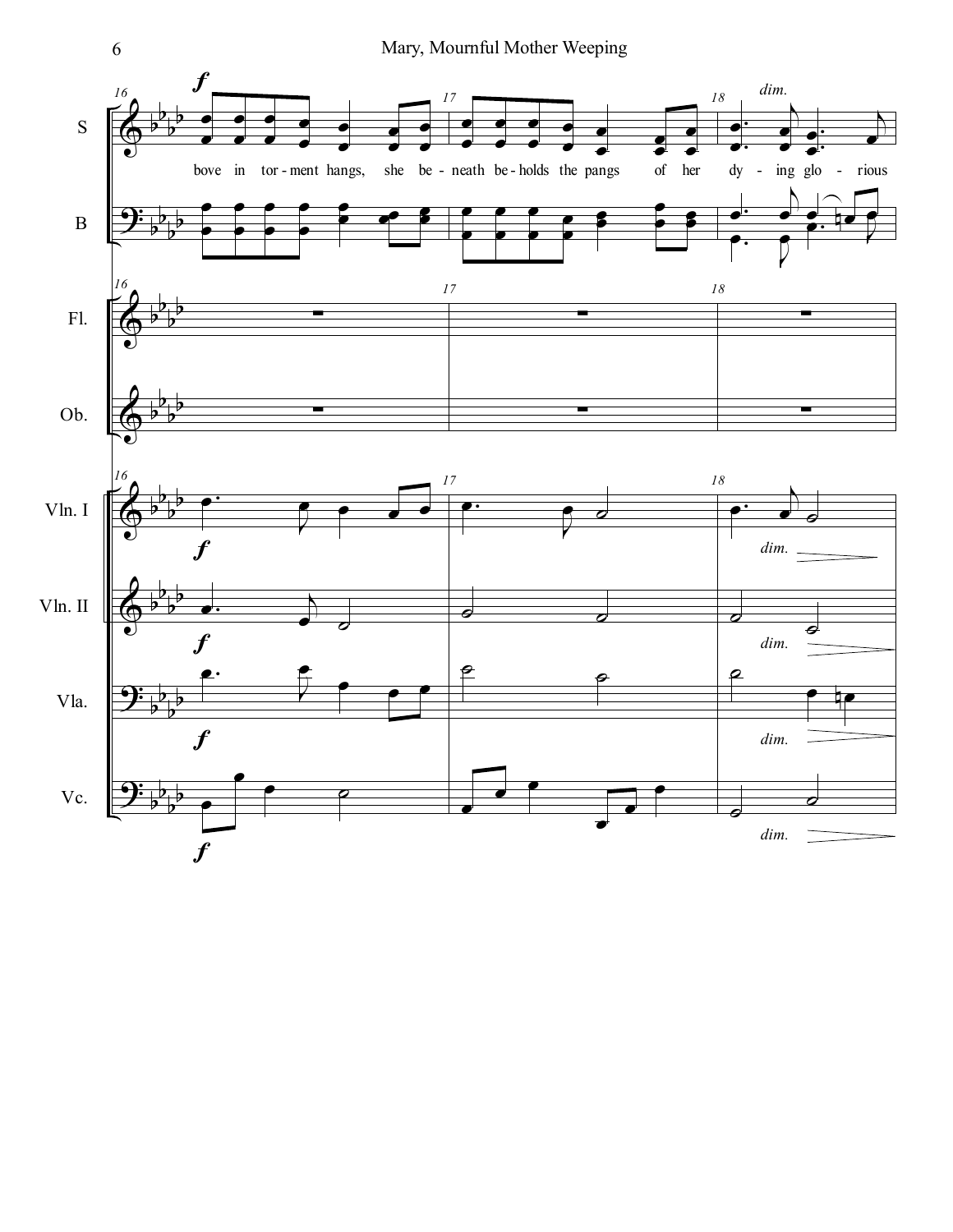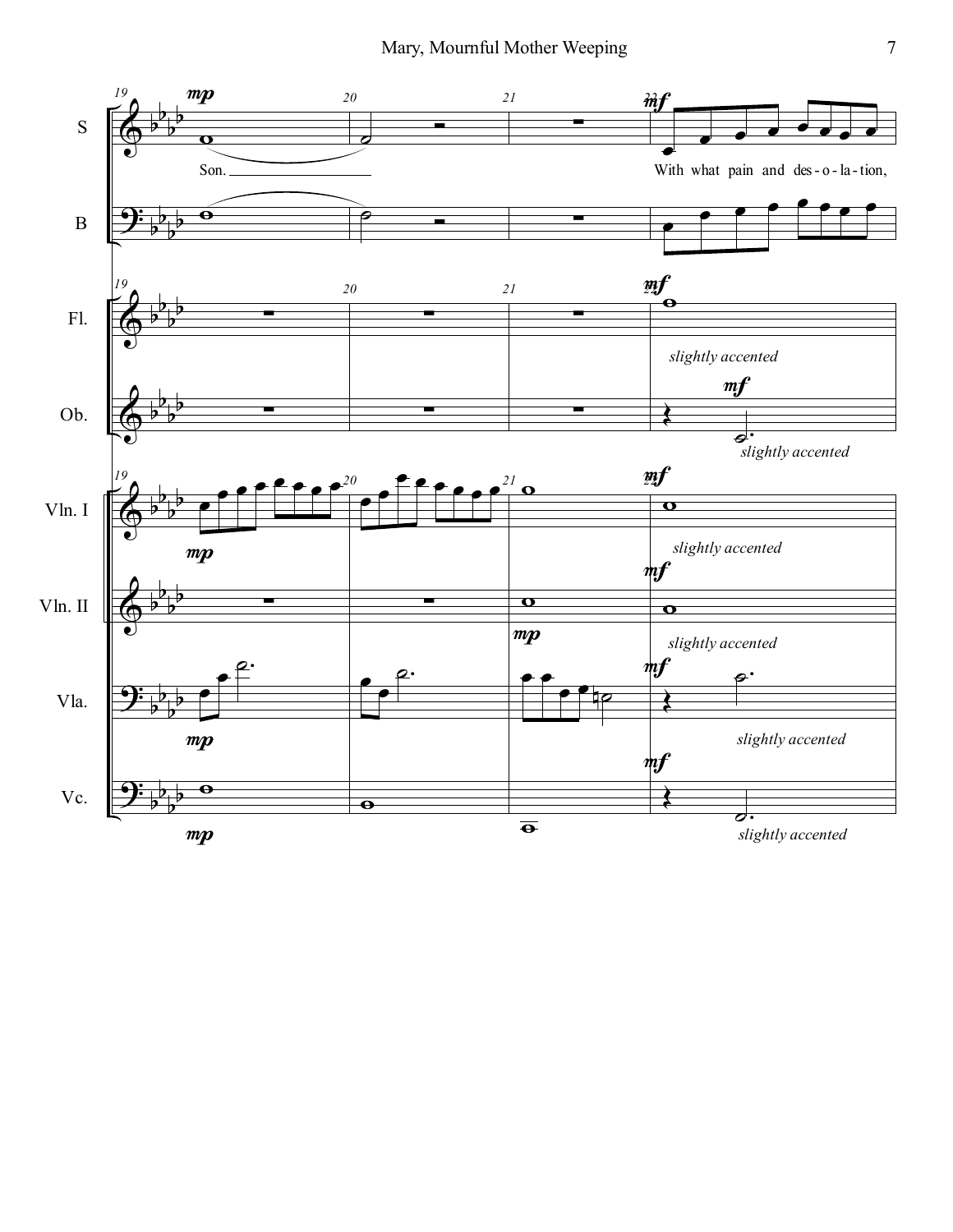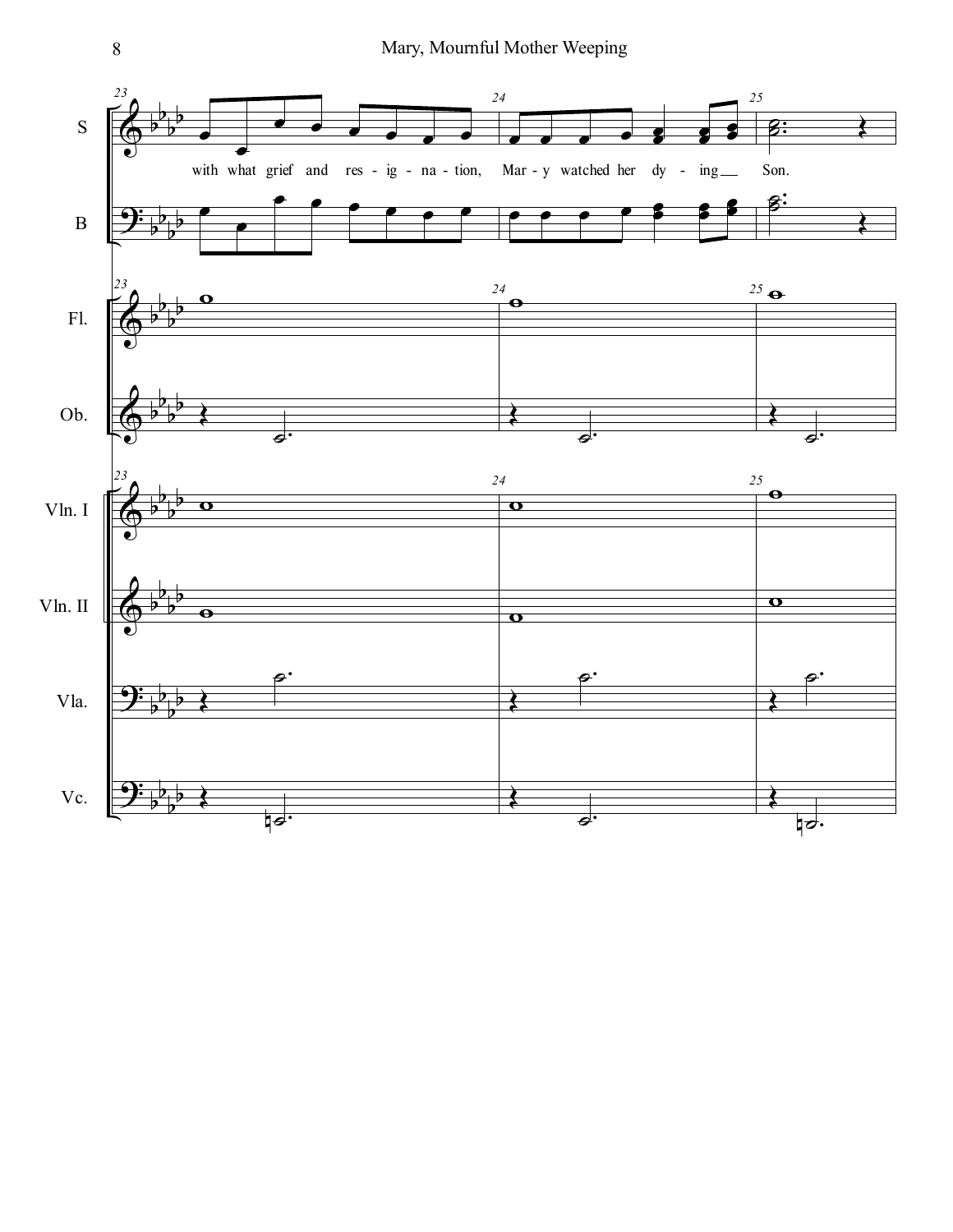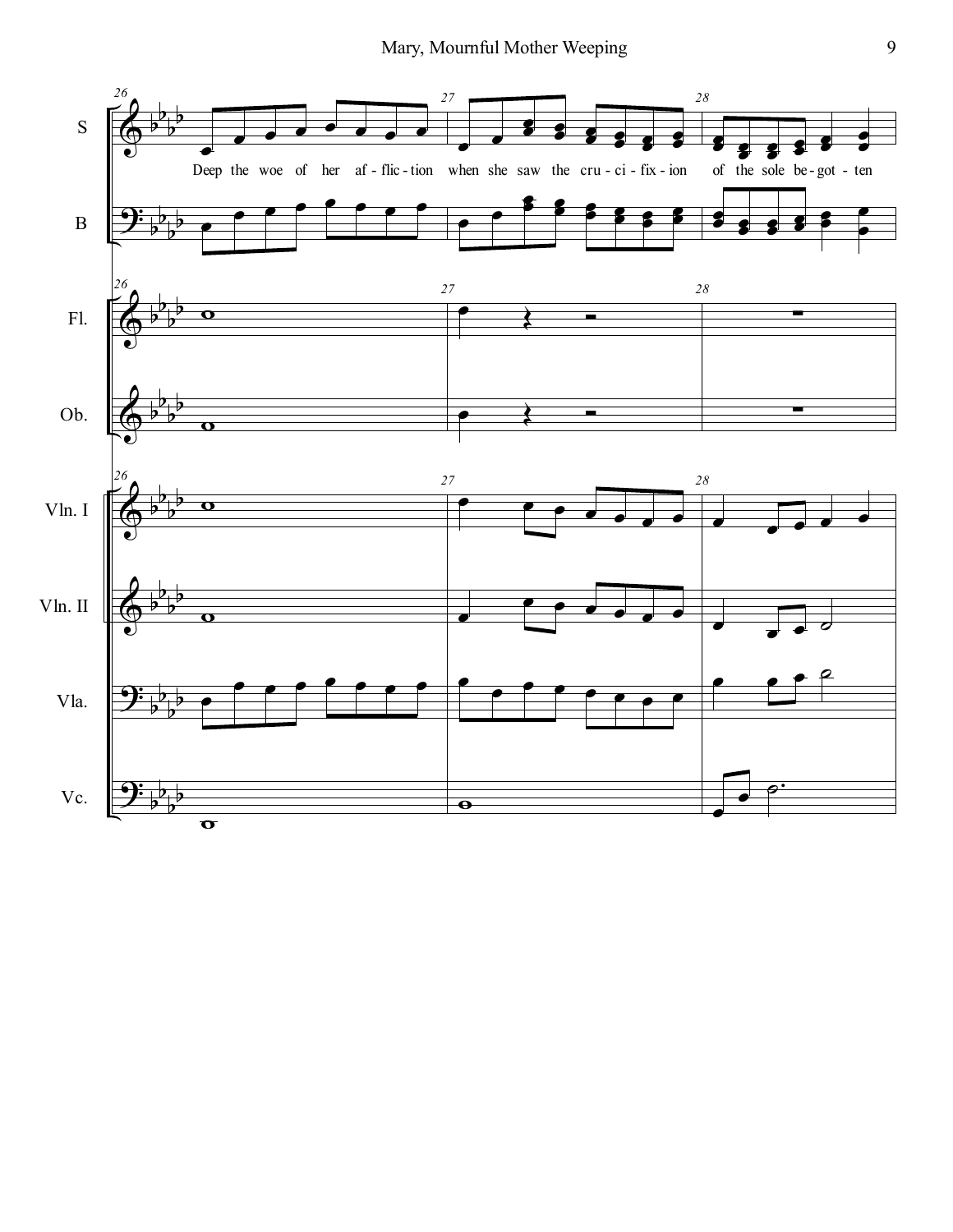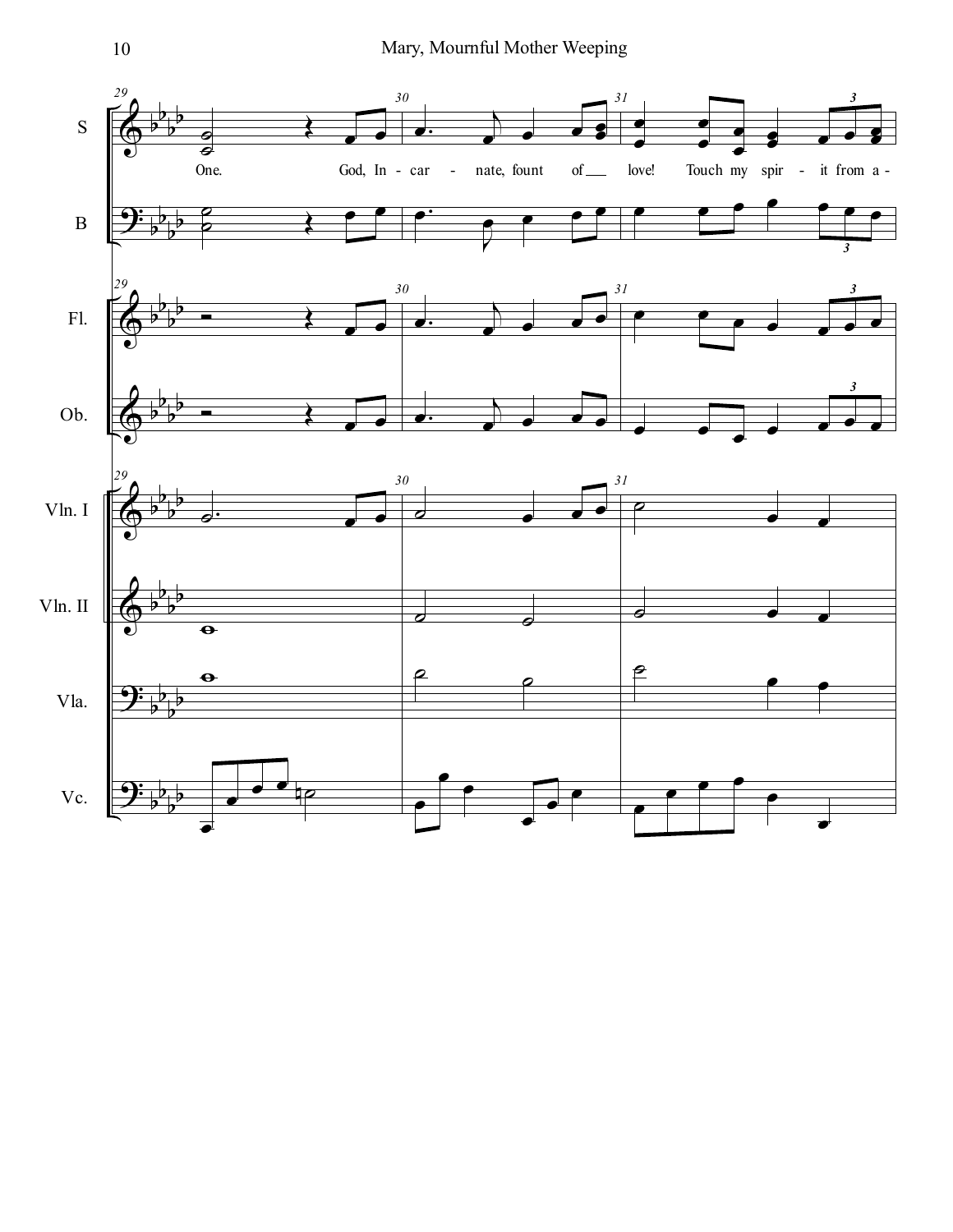Mary, Mournful Mother Weeping 11

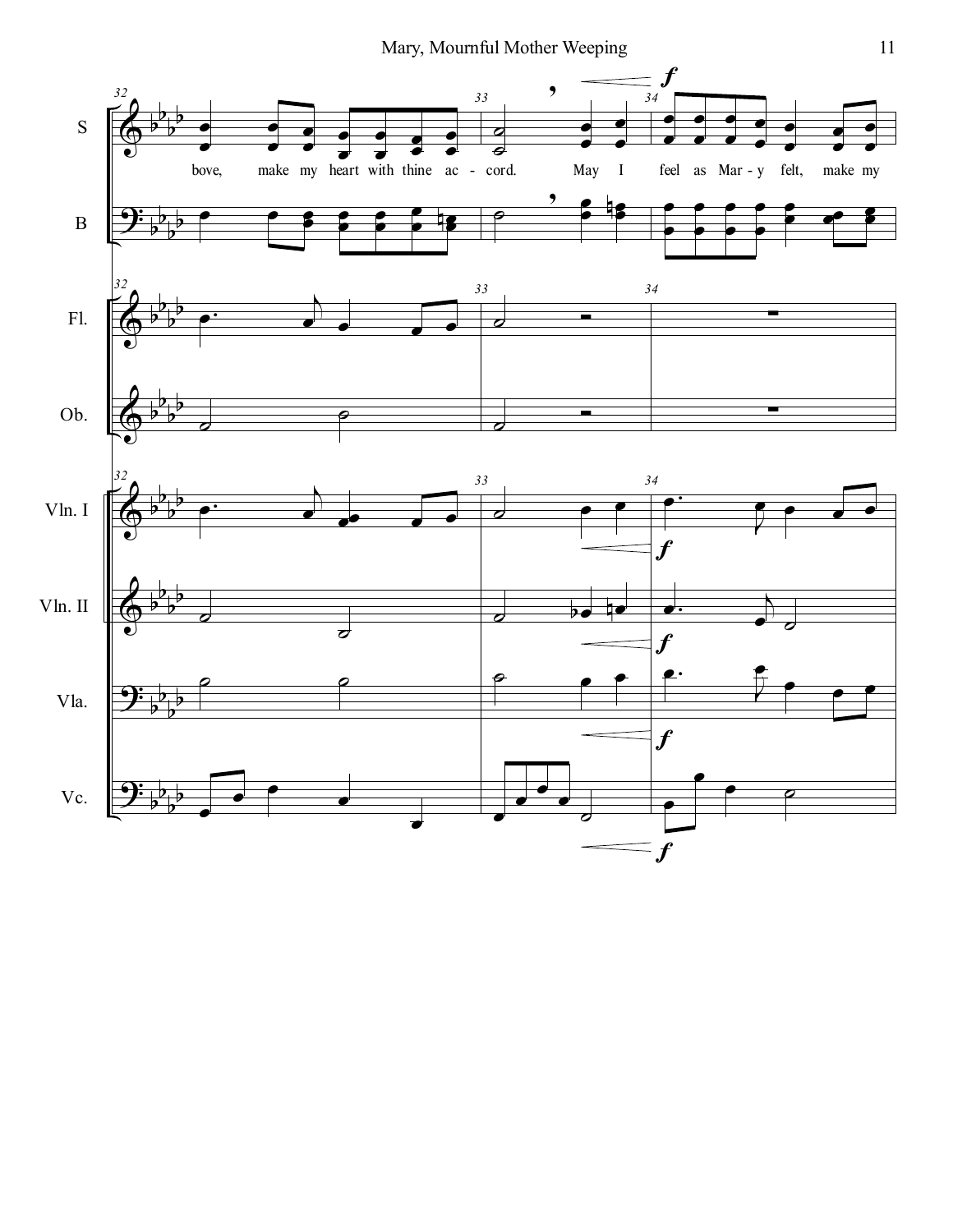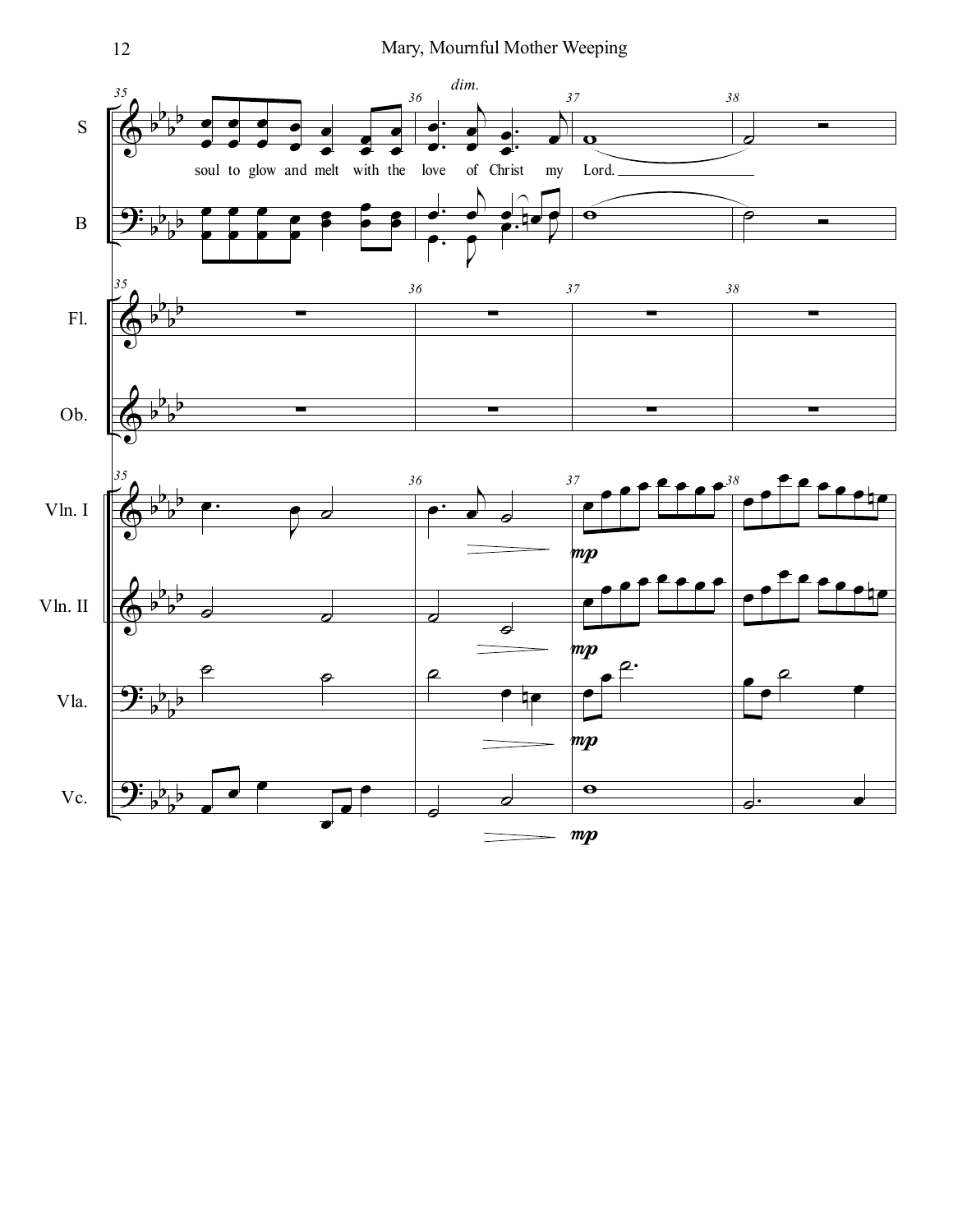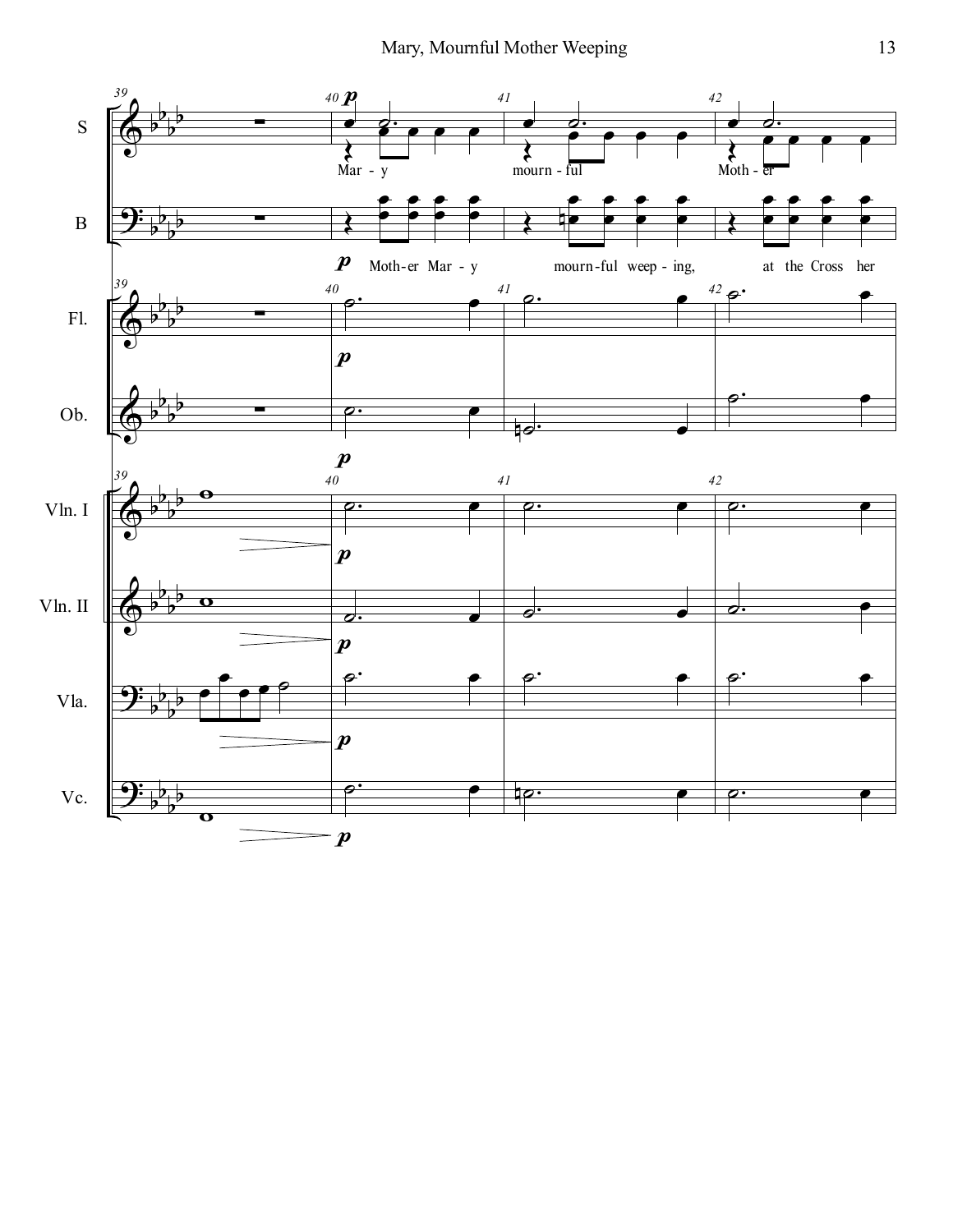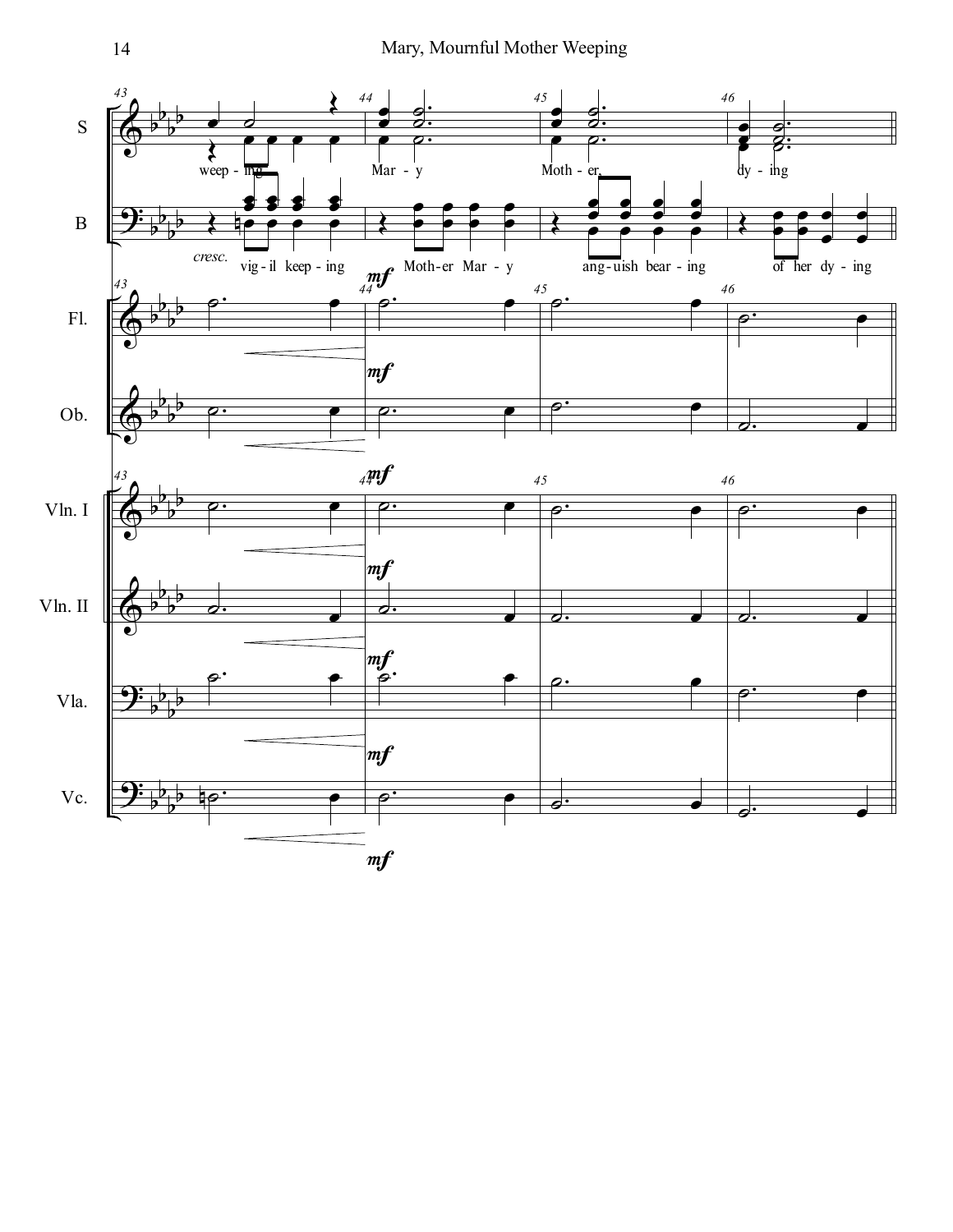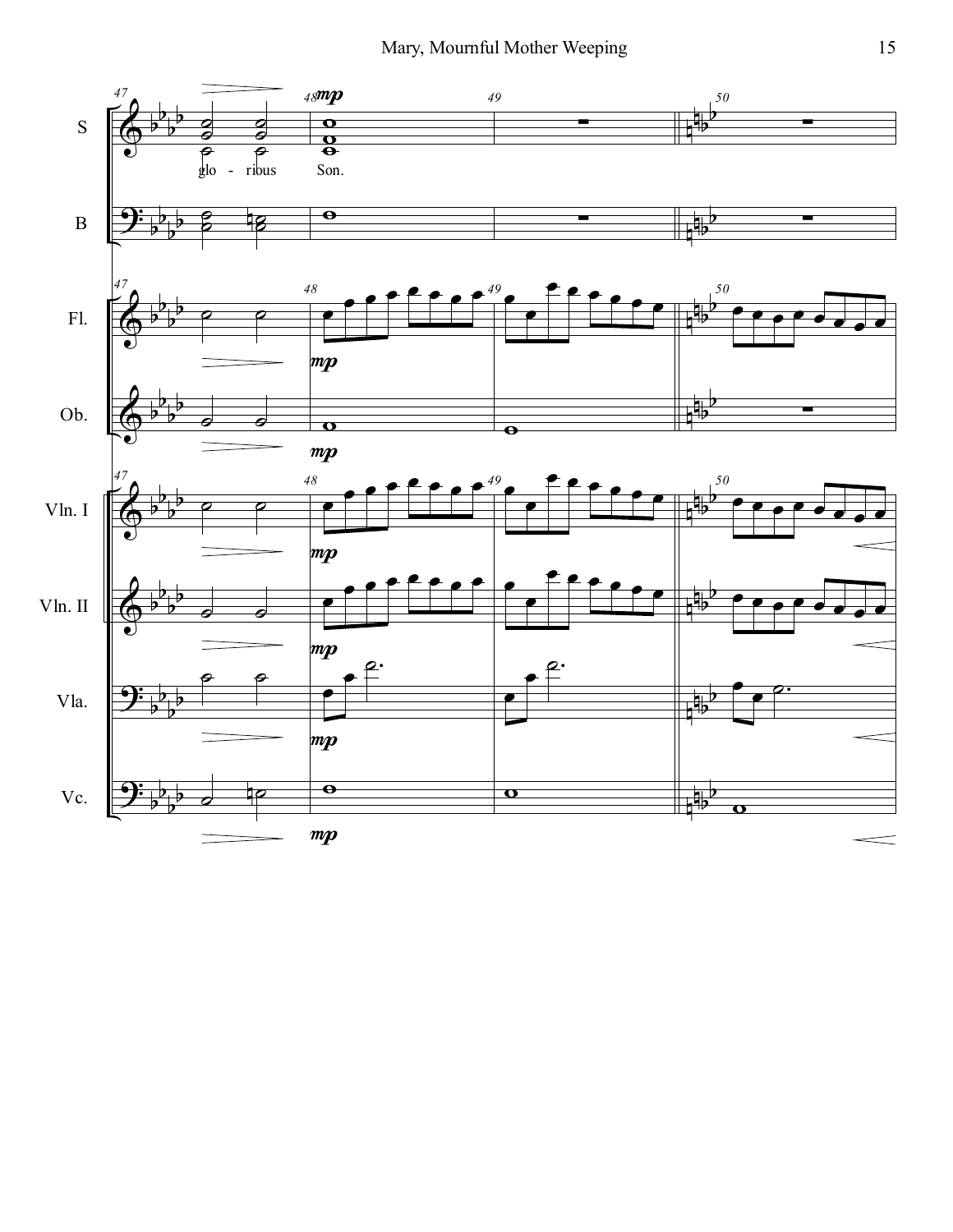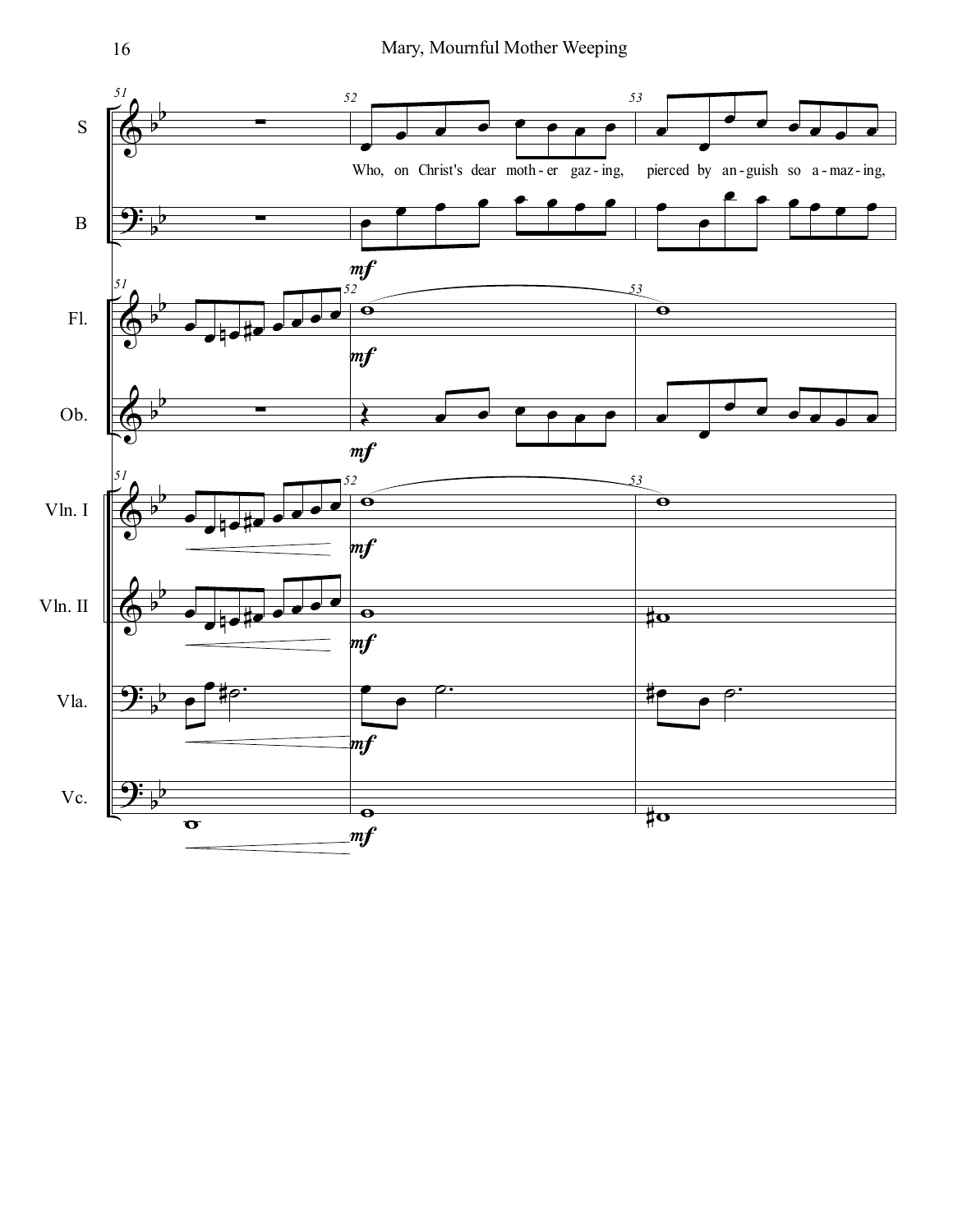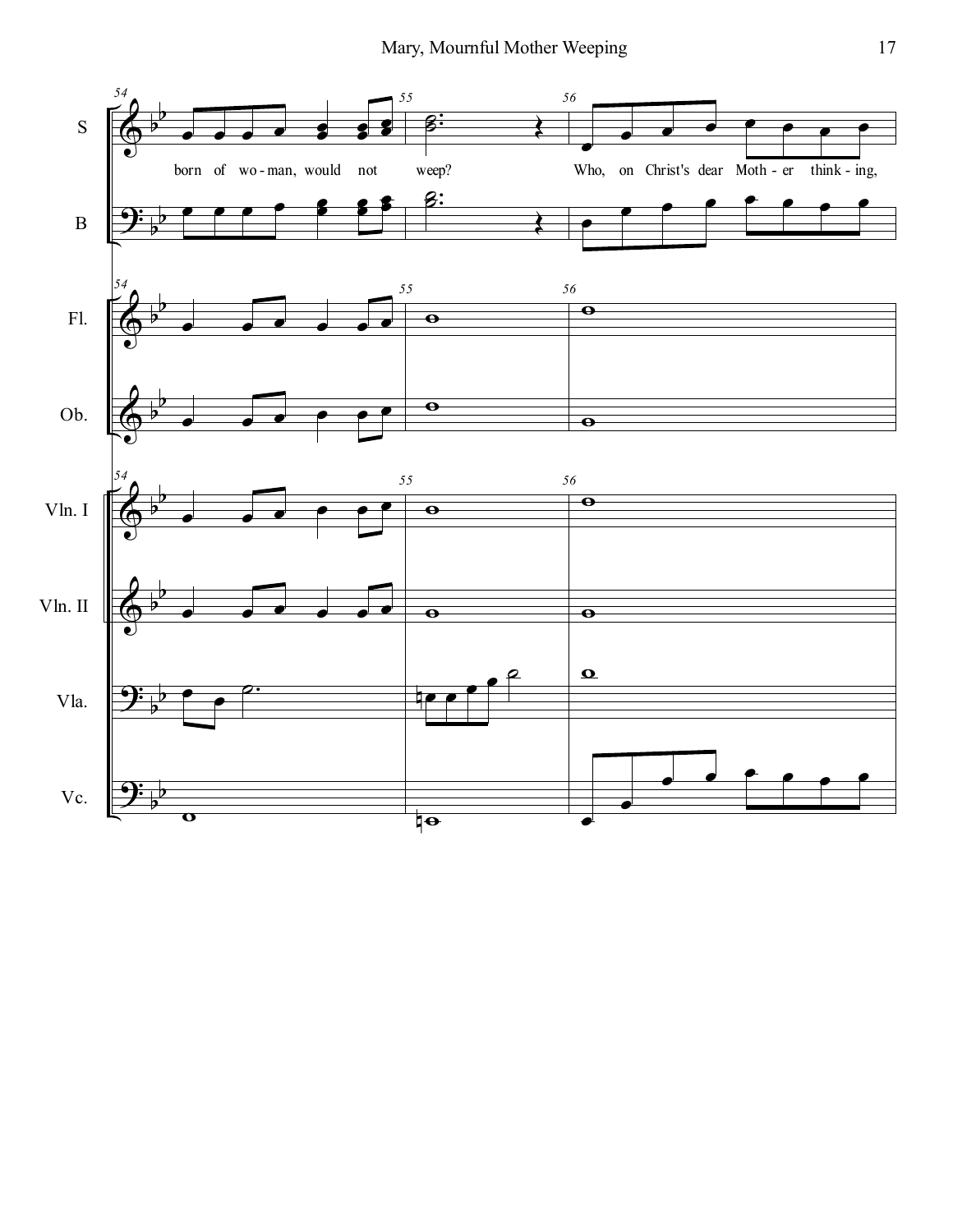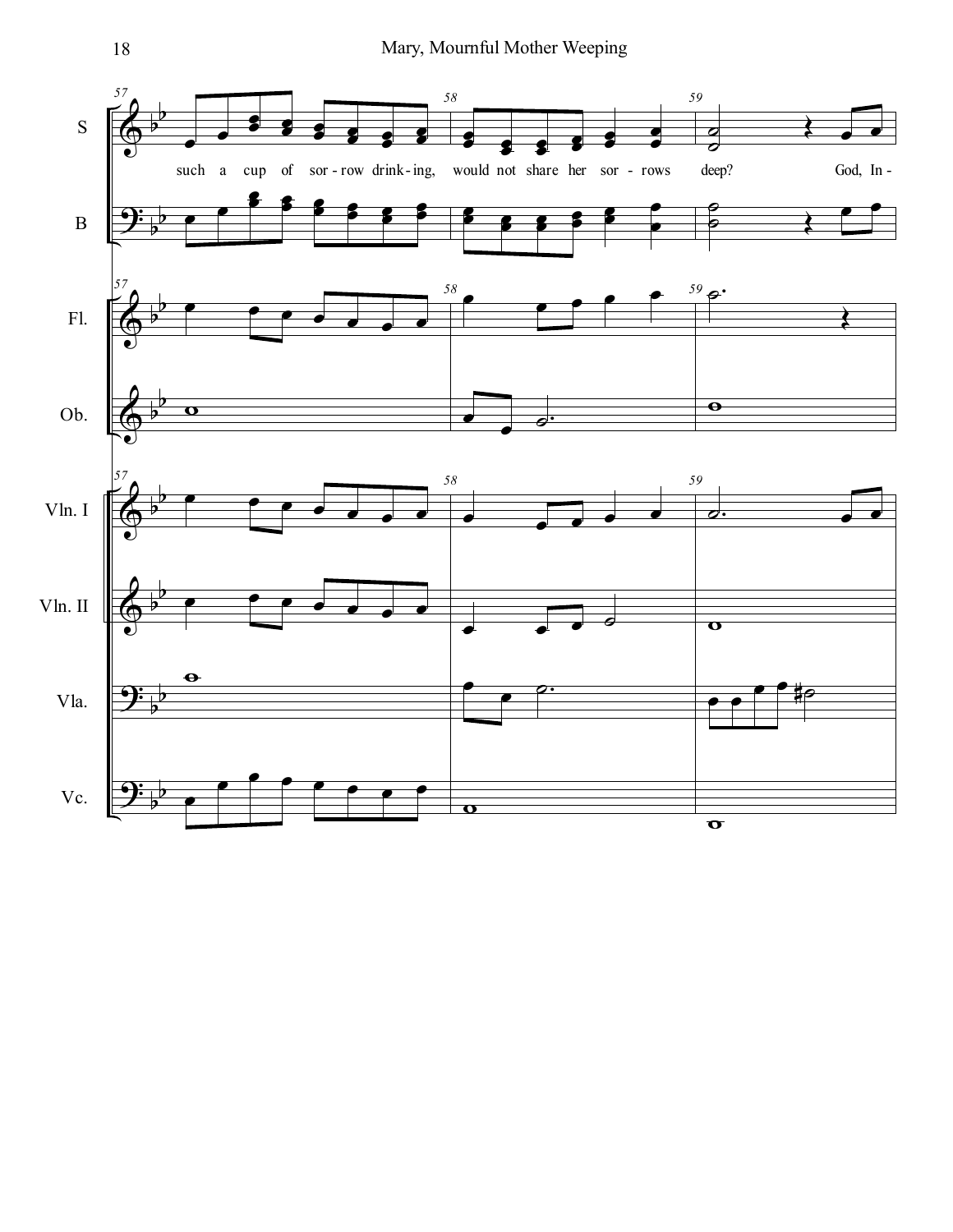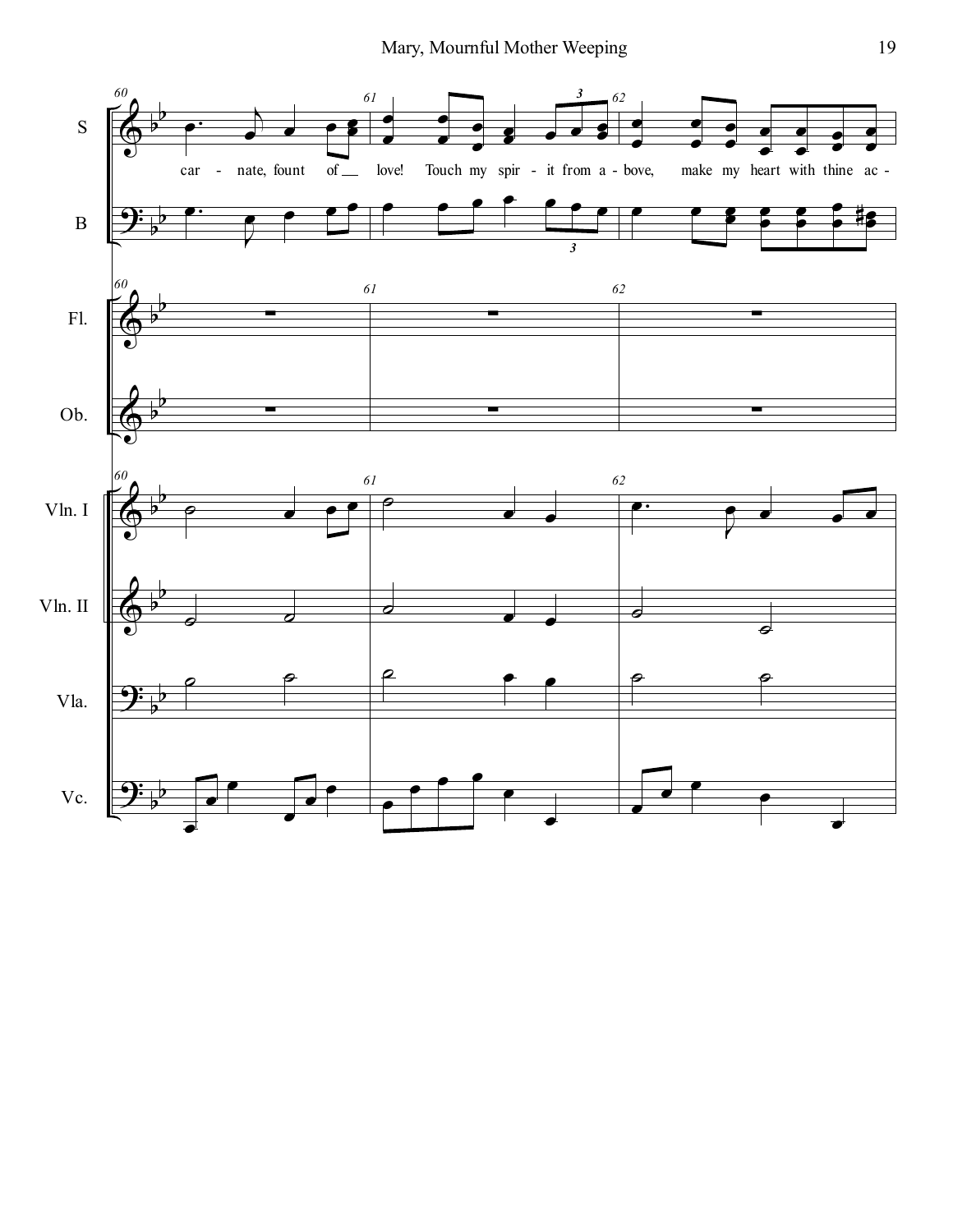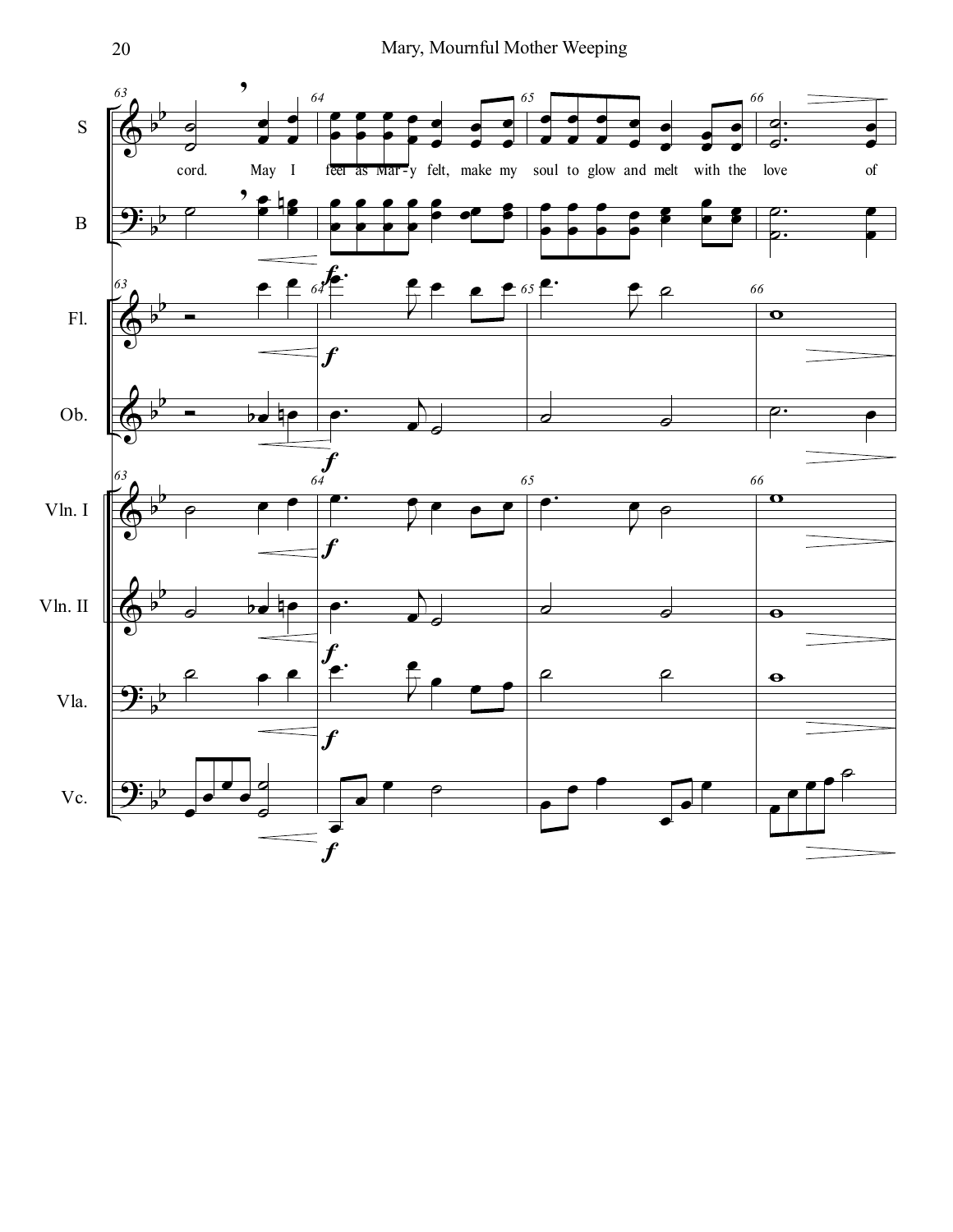